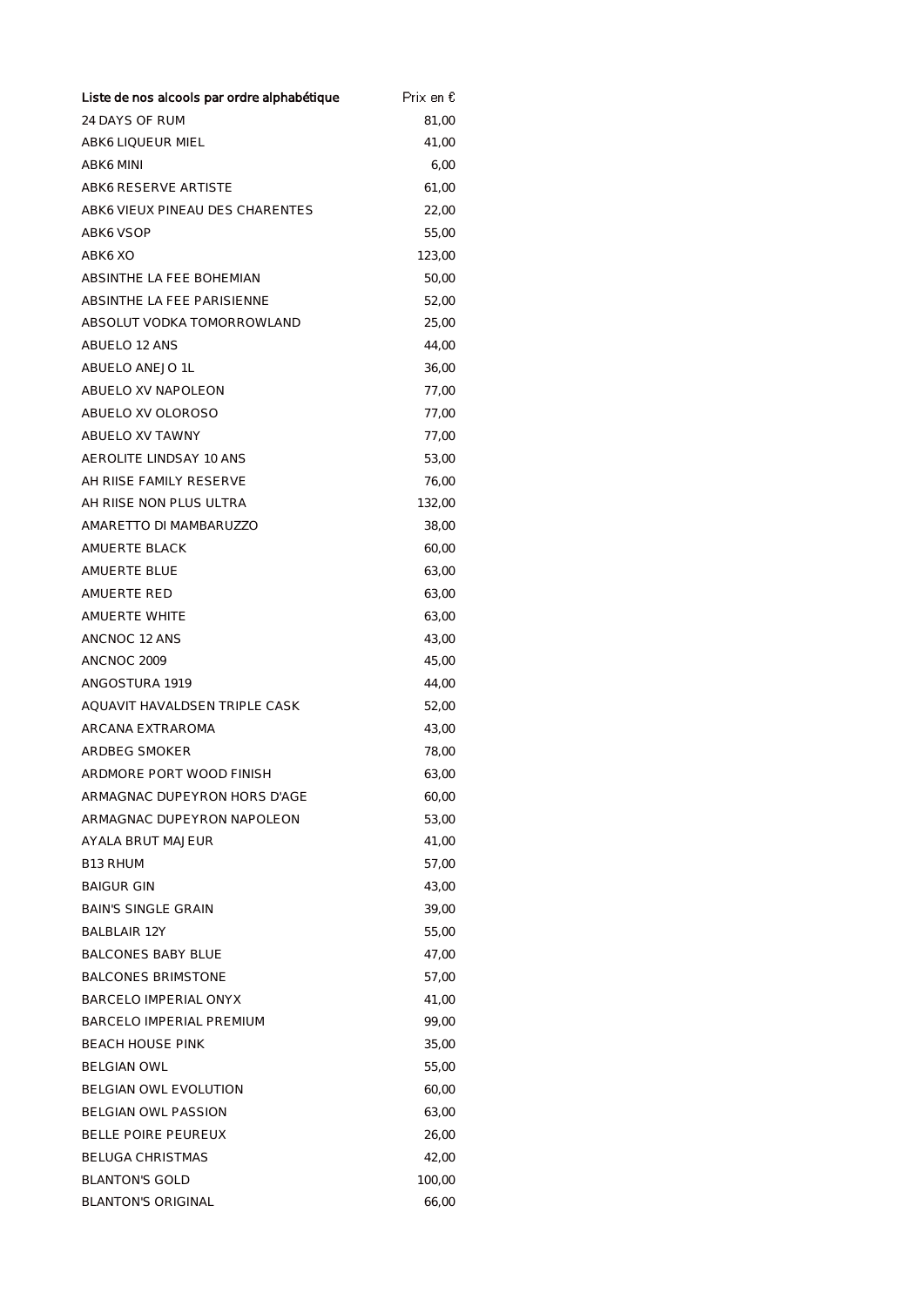| <b>BOTRAN 18 ANS</b>           | 48,00 |
|--------------------------------|-------|
| <b>BOX JACK DANIEL'S</b>       | 80,00 |
| <b>BUFFALO TRACE 70cl</b>      | 34,00 |
| <b>BUSHMILLS 10 ANS</b>        | 37,00 |
| <b>BUSNEL CALVADOS VSOP</b>    | 30,00 |
| CAFE - LIQUEUR DE RHUM         | 27,00 |
| CALVADOS LA FLAGUERIE VSOP     | 55,00 |
| CAMUS INTENSELY VSOP           | 57,00 |
| CANERO SAUTERNES FINISH        | 53,00 |
| CANUTO 7 ANS                   | 43,00 |
| CARUPANO 12 ANS                | 40,00 |
| CARUPANO RESERVA 18 ANS        | 50,00 |
| <b>CASSIS LIQUEUR</b>          | 18,00 |
| <b>CDI INDIES 8 ANS</b>        | 41,00 |
| CDI LATINO 5 ANS               | 38,00 |
| <b>CENTENARIO 12 ANS</b>       | 46,00 |
| CHAMAREL GOLD                  | 40,00 |
| <b>CHARTREUSE 1605</b>         | 56,00 |
| <b>CHARTREUSE VERTE</b>        | 44,00 |
| CHILL OUT GIN                  | 49,00 |
| CHITA SINGLE GRAIN             | 59,00 |
| CHIVAS 13 ANS RYE FINISH       | 49,00 |
| CHIVAS 13 ANS TEQUILA FINISH   | 49,00 |
| CHIVAS REGAL 15 ANS            | 61,00 |
| CHIVAS REGAL MIZUNARA          | 72,00 |
| CHOPIN VODKA POTATO            | 43,00 |
| CHOPIN VODKA RYE               | 43,00 |
| CIHUATAN XAMAN XO              | 93,00 |
| CLEMENT PRIVATE CASK CIGARS    | 69,00 |
| <b>CLEMENT VSOP</b>            | 46,00 |
| COFFRET ABK6 VS                | 52,00 |
| <b>COFFRET BIERES DE NOEL</b>  | 47,00 |
| COFFRET DON PAPA BAROKO+VERRE  | 48,00 |
| COFFRET GIMMIUS GIN + 2 VERRES | 49,00 |
| COFFRET GIMMIUS RHUM           | 53,00 |
| COFFRET HENRI BARDOUIN         | 43,00 |
| COFFRET JACK DANIEL'S ASSORTI  | 28,00 |
| COFFRET JACK DANIEL'S FIRE     | 34,00 |
| COFFRET LUPERIA GIN            | 69,00 |
| COFFRET LUPERIA RHUM           | 53,00 |
| COFFRET MALTECO 20 ANS         | 66,00 |
| COFFRET MATUSALEM 23 ANS       | 66,00 |
| COFFRET PASTIS ARDENT          | 33,00 |
| COFFRET SORTILEGE BLEUET       | 35,00 |
| COFFRET TRIO DON PAPA          | 48,00 |
| COFFRET VALLEIN TERCINIER      | 44,00 |
| COFFRET ZEBRA GIN              | 62,00 |
| <b>COINTREAU NOIR</b>          | 44,00 |
| CREME DE CAFE DI NERO 70cl     | 38,00 |
| <b>CURCU GIN</b>               | 37,00 |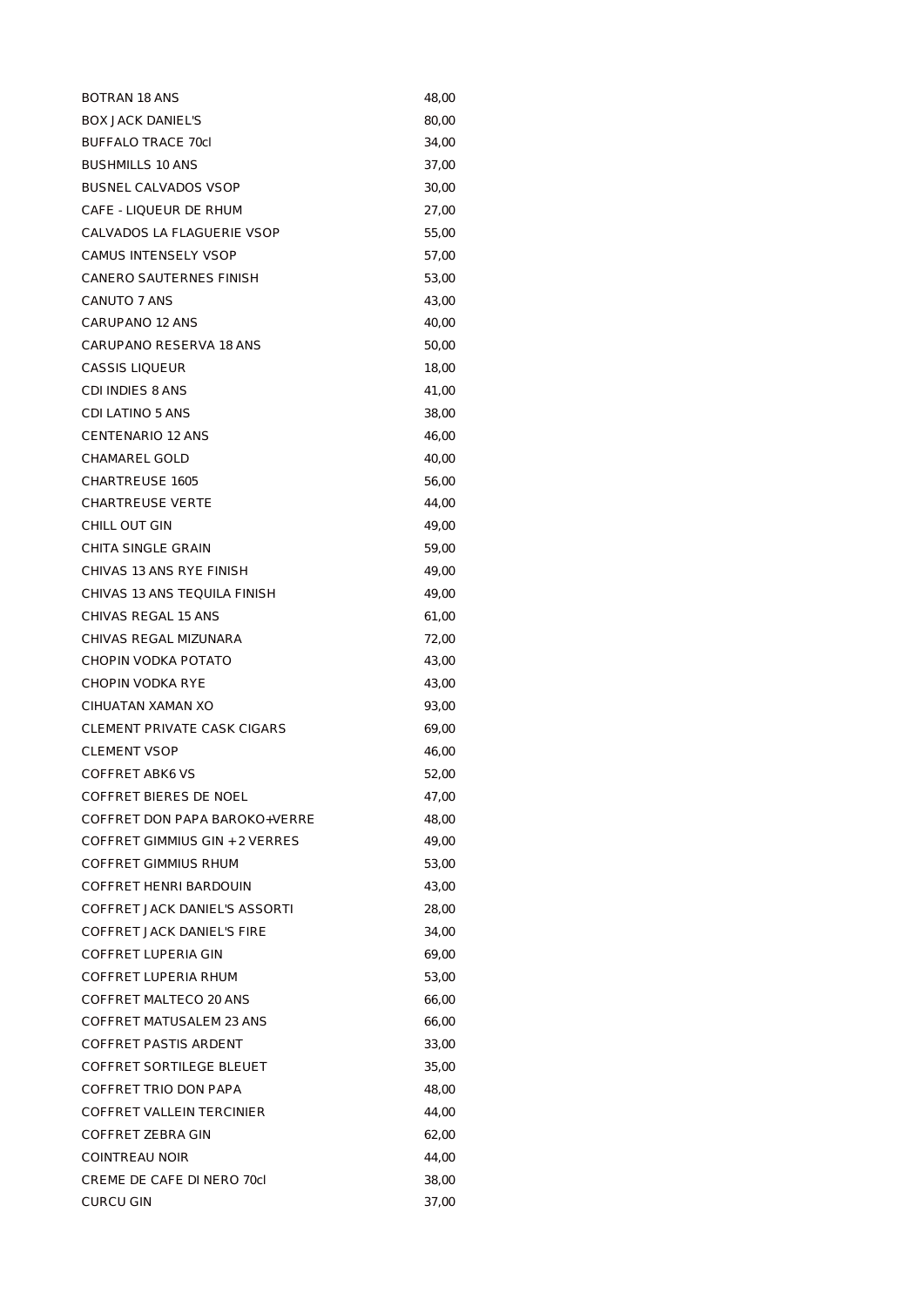| DAMOISEAU XO                      | 58,00  |
|-----------------------------------|--------|
| DARROZE BAS ARMAGNAC 1993         | 97,00  |
| DARROZE BAS-ARMAGNAC 1999         | 96,00  |
| DARROZE BAS-ARMAGNAC 8 ANS        | 50,00  |
| DARROZE DOMAINE DE RIESTON 1994   | 93,00  |
| DELAMAIN XO 50cl                  | 70,00  |
| <b>DEMON'S SHARE 12 ANS</b>       | 50,00  |
| DEMON'S SHARE 3L                  | 170,00 |
| <b>DEMON'S SHARE 6 ANS</b>        | 40,00  |
| DICTADOR 12 ANS                   | 44,00  |
| DIPLOMATICO 35CL RESERVA EXCL.    | 23,00  |
| DIPLOMATICO 5cl RESERVA EXCL.     | 5,00   |
| DIPLOMATICO CANAIMA GIN           | 39,00  |
| DIPLOMATICO RESERVA 3L            | 196,00 |
| DIPLOMATICO RESERVA EXCLUSIVA     | 46,00  |
| DL BIG PEAT BRUGES ED             | 64,00  |
| DL EPICUREAN LOWLAND              | 47,00  |
| DL EPICUREAN RIVESALTES CASK      | 65,00  |
| DL OP CAMERONBRIDGE 28 ANS        | 116,00 |
| DL OP CAOL ILA 8 ANS              | 118,00 |
| DL OP LEDAIG 12 ANS               | 112,00 |
| DL OP MORTLACH 11 ANS             | 71,00  |
| DL OP NORTH BRITISH 18 ANS        | 91,00  |
| DL OP PORT DUNDAS GRAIN           | 80,00  |
| DL OP TAMDHU 16 ANS               | 111,00 |
| DL PROV BUNNAHABAIN 2008 10ANS    | 72,00  |
| DL ROCK OYSTER                    | 57,00  |
| DL SCALLYWAG 13 ANS               | 73,00  |
| DL SCALLYWAG CASK STRENGTH        | 58,00  |
| DL SCALLYWAG SPEYSIDE             | 59,00  |
| DL TIMOROUS BEASTIE CASK STRENGTH | 63,00  |
| DOLIN GENEPI 1821                 | 35,00  |
| DON PAPA                          | 42,00  |
| DON PAPA 10 ANS                   | 63,00  |
| <b>DON PAPA 20CL</b>              | 15,00  |
| DON PAPA 4,5 litres               | 285,00 |
| DON PAPA BAROKO                   | 40,00  |
| DON PAPA GIFT PACK + 1 VERRE      | 48,00  |
| DON PAPA PORT CASK                | 83,00  |
| DRAMBUIE                          | 33,00  |
| DZAMA CUVEE BLANCHE               | 45,00  |
| DZAMA CUVEE NOIRE PRESTIGE        | 44,00  |
| EAGLE RARE 10 ANS                 | 44,00  |
| EAU DE VILLEE 150CL               | 70,00  |
| EAU DE VILLEE 70CL                | 35,00  |
| EDDU SELECTED FOR BELGIUM         | 66,00  |
| EIKO VODKA JAPONNAISE             | 44,00  |
| EL DORADO 12 ANS                  | 44,00  |
| <b>FASSBIND VIEIL ABRICOT</b>     | 55,00  |
| FASSBIND VIEIL FRAMBOISE          | 55,00  |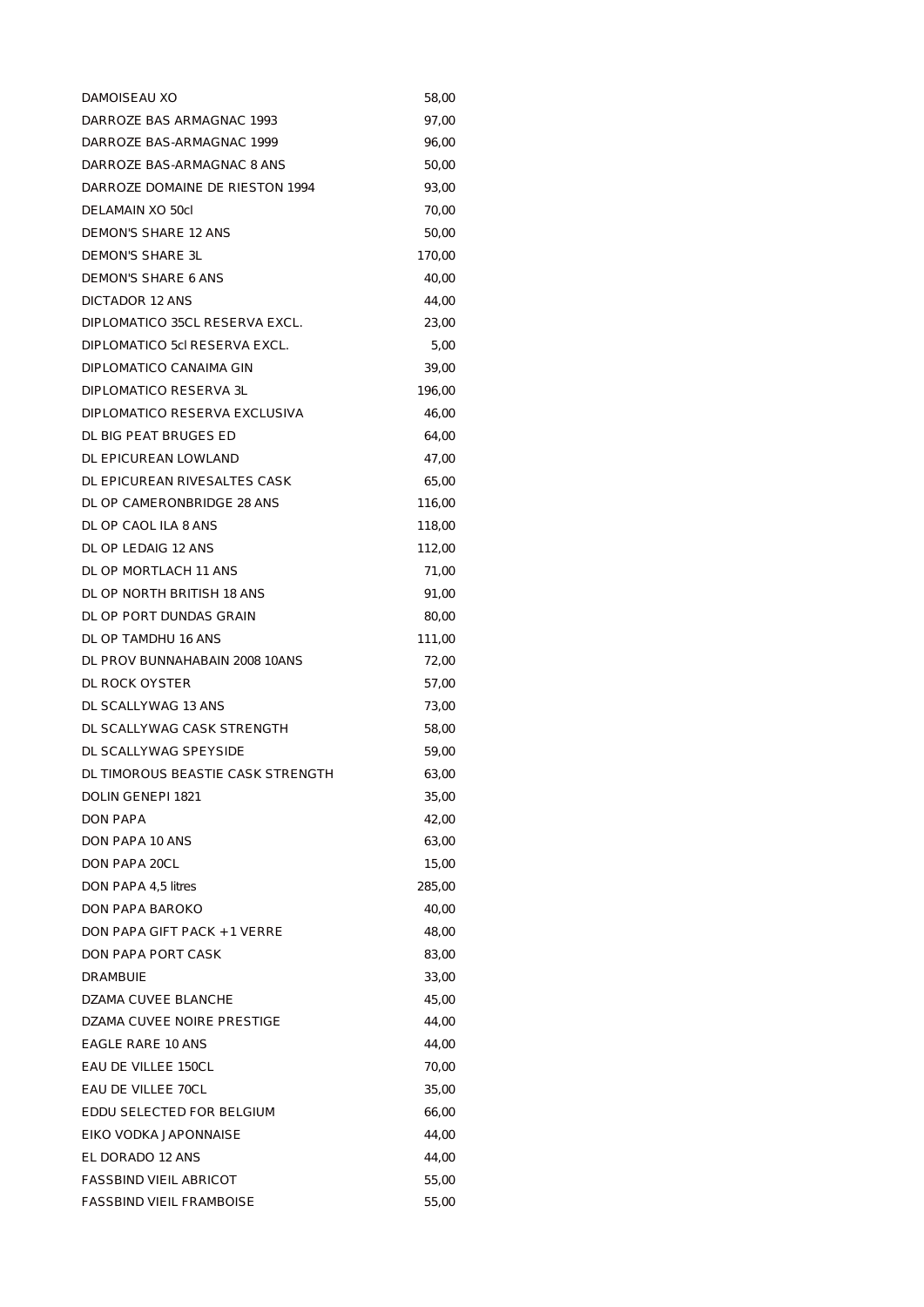| <b>FASSBIND VIEILLE PRUNE</b>         | 55,00  |
|---------------------------------------|--------|
| <b>FEENEY'S</b>                       | 21,00  |
| FINLAGGAN OLD RESERVE                 | 39,00  |
| <b>FIREBALL</b>                       | 25,00  |
| <b>FONSECA BIN 27</b>                 | 20,00  |
| FONSECA PORTO BIO                     | 20,00  |
| FOURSQUARE SIXTY SIX 12 ANS           | 48,00  |
| <b>FRAMBOISINES LIQUEUR</b>           | 18,00  |
| <b>GANCIA PROSECCO BRUT 70cl</b>      | 10,00  |
| <b>GENEROUS GIN</b>                   | 43,00  |
| <b>GENEROUS GIN PURPLE</b>            | 45,00  |
| <b>GENTLEMAN JACK</b>                 | 42,00  |
| <b>GIFFARD PREMIUM VANILLE</b>        | 28,00  |
| <b>GIMMIUS GIN CHARLEROI</b>          | 40,00  |
| <b>GIMMIUS RHUM SPICED</b>            | 40,00  |
| <b>GIN DE BINCHE</b>                  | 49,00  |
| <b>GINMAY BIO</b>                     | 41,00  |
| <b>GLENALLACHIE 12 ANS</b>            | 52,00  |
| <b>GLENALLACHIE 15 ANS</b>            | 75,00  |
| <b>GLENALLACHIE 18 ANS</b>            | 110,00 |
| <b>GLENCADAM 10ANS</b>                | 49,00  |
| GLENCADAM ANDALUCIA OLOROSO FINISH    | 45,00  |
| GLENDALOUGH DOUBLE BARREL             | 37,00  |
| <b>GLENFARCLAS 105</b>                | 68,00  |
| <b>GLENFARCLAS 21 ANS</b>             | 106,00 |
| <b>GLENFIDDICH FIRE&amp;CANE</b>      | 50,00  |
| <b>GLENFIDDICH MASTER EDITION</b>     | 58,00  |
| <b>GLENFIDDICH PROJECT XX</b>         | 57,00  |
| <b>GOLD OF MAURITIUS</b>              | 48,00  |
| GOLDEN EIGHT MASSENEZ 20cl            | 21,00  |
| <b>GOLDEN EIGHT MASSENEZ 70CL</b>     | 37,00  |
| <b>GOZIO AMARETTO</b>                 | 24,00  |
| GRAPPA VALDAVI MOSCATO 70cl           | 41,00  |
| HENNESSY XO                           | 184,00 |
| <b>HIBIKI SUNTORY HARMONY</b>         | 107,00 |
| <b>HSE VSOP</b>                       | 51,00  |
| JACK DANIEL'S APPLE 70cl              | 36,00  |
| JACK DANIEL'S BOTTLED IN BOND         | 68,00  |
| JACK DANIEL'S N°27 GOLD MAPLE         | 97,00  |
| JACK DANIEL'S N°7 5cl                 | 3,00   |
| JACK DANIEL'S SINGLE BARREL 100 PROOF | 74,00  |
| JACK DANIEL'S SINGLE BARREL STRENGTH  | 117,00 |
| JACK DANIEL'S WHITE RABBIT            | 43,00  |
| KEGLEVICH VODKA&FRAISE                | 15,00  |
| KEGLEVICH VODKA&MELON                 | 15,00  |
| KEGLEVICH VODKA&PECHE                 | 15,00  |
| KUNA PANAMA 8 ANS                     | 48,00  |
| LA HECHICERA BANANE                   | 62,00  |
| LA PROGRESIVA DE VIGIA                | 59,00  |
| LAGAVULIN 8 ANS                       | 74,00  |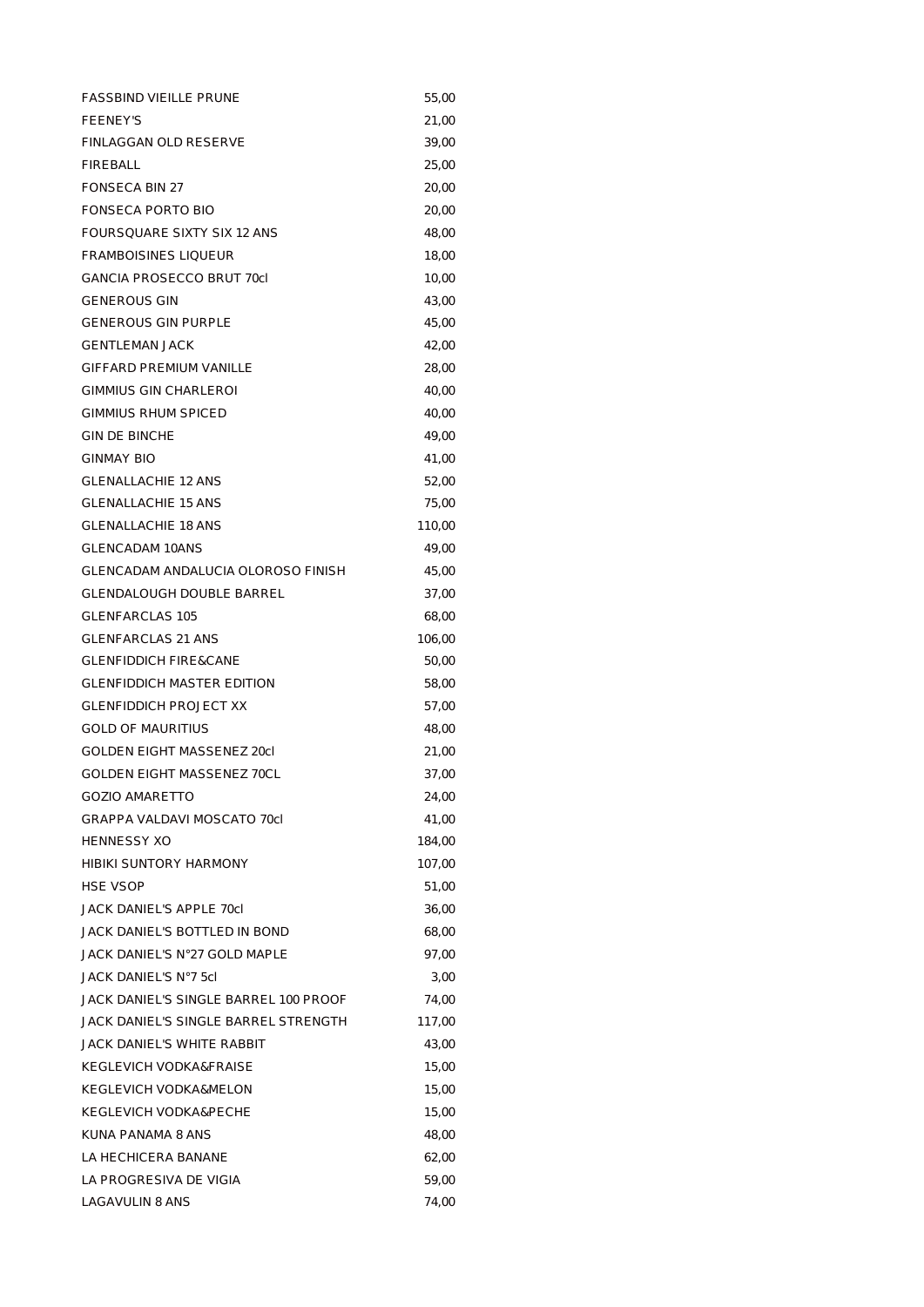| LEGENDARIO ELIXIR DE CUBA      | 37,00  |
|--------------------------------|--------|
| <b>LEMORTON RESERVE</b>        | 47,00  |
| <b>LIEGIN GICOPA</b>           | 42,00  |
| LIEGIN POMME CANELLE           | 43,00  |
| LIMONCELLO VILLA MASSA         | 26,00  |
| LMDR PANAMA 10 ANS             | 66,00  |
| LMDR SAINTE LUCIE 8 ANS        | 66,00  |
| LMDR VENEZUELA 9 ANS           | 65,00  |
| LONGUETEAU CREME DE RHUM       | 28,00  |
| LONGUETEAU SOLIDAIRE           | 44,00  |
| LUPERIA CREME                  | 29,00  |
| LUPERIA GIN 50CL               | 38,00  |
| LUPERIA RHUM 50 CL             | 42,00  |
| MALTECO 10 ANS                 | 35,00  |
| MALTECO 15 ANS                 | 44,00  |
| MARC DE BOURGOGNE              | 69,00  |
| MARULA GIN                     | 41,00  |
| MARULA GIN POMEGRANATE         | 41,00  |
| <b>MATSUI GIN JAPONAIS</b>     | 52,00  |
| MATUSALEM 15 ANS               | 42,00  |
| MATUSALEM 23 ANS               | 64,00  |
| MATUSALEM INSOLITO WINE CASK   | 40,00  |
| MAURITIUS CLUB BEACH CARAMEL   | 28,00  |
| MAURITIUS CLUB BEACH SHERRY    | 33,00  |
| MERLET TRIPLE SEC              | 28,00  |
| MILLONARIO 10 ANS              | 40,00  |
| MILLONARIO 15 ANS SOLERA       | 54,00  |
| MILLONARIO XO                  | 99,00  |
| <b>MINTIS CLEMENTINA</b>       | 37,00  |
| <b>MINTIS ORIGINALE</b>        | 37,00  |
| MIRACIFI O GUATEMAI A          | 38,00  |
| MORTLACH 15ANS GAME OF THRONES | 138,00 |
| NAGA ANGGUR EDITION            | 42,00  |
| NAGA JAVA CELEBRATION 2021     | 39,00  |
| <b>NAGA SIAM EDITION</b>       | 39,00  |
| NIKKA COFFEY GRAIN             | 58,00  |
| NIKKA FROM THE BARREL          | 42,00  |
| <b>NOMAD WHISKY</b>            | 34,00  |
| NONINO AMARO                   | 33,00  |
| NONINO GRAPPA MOSCATO          | 42,00  |
| NONINO GRAPPA PROSECCO         | 46,00  |
| NONINO L'APERITIVO BOTANICAL   | 29,00  |
| NONINO RISERVA 8 ANS           | 103,00 |
| NORMANDIN MERCIER VSOP         | 46,00  |
| <b>OLD PULTENEY 12 ANS</b>     | 44,00  |
| OLD PULTENEY HUDDART           | 52,00  |
| PAMPELLE                       | 25,00  |
| PANDA GIN ORGANIC 50cl         | 36,00  |
| PASTIS ARDENT 45°              | 30,00  |
| PASTIS DIAMANT BLEU            | 33,00  |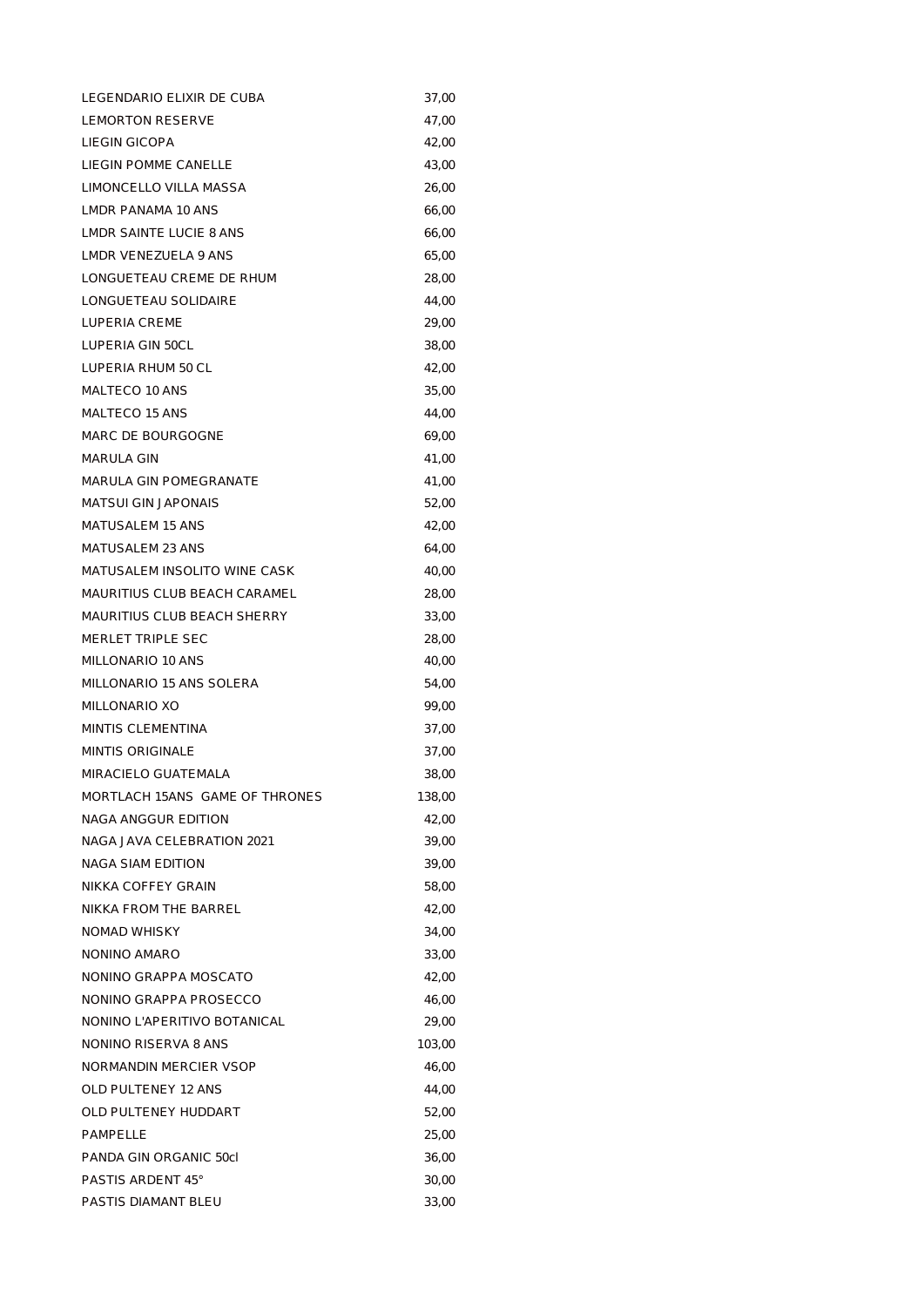| PENDERYN MADEIRA FINISH       | 49,00 |
|-------------------------------|-------|
| PISCO CASCAJAL QUEBRANDA      | 38,00 |
| PLATTE VALLEY                 | 42,00 |
| POIRE COGNAC DES ARDENNES     | 25,00 |
| POIRE COGNAC MAGNUM           | 55,00 |
| POIRE PRISONNIERE MASSENEZ    | 43,00 |
| POIRE WILLIAMS N°1            | 45,00 |
| POIREMAGNAC 70cl              | 34,00 |
| POMME CALVADOS                | 27,00 |
| POMMERY BRUT ROSE             | 48,00 |
| POMMERY BRUT ROYAL            | 37,00 |
| PORT CHARLOTTE SCOTICH BARREL | 64,00 |
| PUNT E MES                    | 12,00 |
| QUINTA DO TEDO                | 18,00 |
| QUINTA DO TEDO VINTAGE 1999   | 38,00 |
| QUORHUM 30 ANS                | 83,00 |
| RHUM DE CED ANANAS CARAMEL    | 38,00 |
| RHUM DE CED BANANE CACACO     | 36,00 |
| RHUM DE CED CARAMBOLE PASSION | 36,00 |
| RHUM DE CED POMME GINGEMBRE   | 36,00 |
| RHUM DE CED VANILLE MACADAMIA | 38,00 |
| RHUM NATION GUATEMALA         | 47,00 |
| RHUM NATION METICHO           | 37,00 |
| RHUM NATION PANAMA            | 48,00 |
| RHUM NATION PERUANO           | 48,00 |
| RHUMBLE                       | 40,00 |
| RIDGEMONT 1792                | 43,00 |
| ROZELIEURES ORIGINE           | 41,00 |
| SAINT AUBIN VANILLE           | 28,00 |
| SAMBUCA DI ANISE 70cl         | 42,00 |
| SAVANNA 5 ANS CUVEE SPECIAL   | 58,00 |
| SAVEUR DES ARDENNES           | 27,00 |
| SENSEA MIEL GRAPPA            | 23,00 |
| SENSEA PINOT GRAPPA           | 25,00 |
| SEQUOIA SINGLE MALT BIO       | 49,00 |
| SEQUOIA TOURBE BIO            | 54,00 |
| SEVERIN XO                    | 75,00 |
| SIR CHILL 0%                  | 22,00 |
| SIR CHILL GIN                 | 40,00 |
| SIR CHILL GIN BLACK EDITION   | 52,00 |
| SIR CHILL RHUM                | 42,00 |
| SLYRS RYE                     | 48,00 |
| SORTILEGE                     | 32,00 |
| SORTILEGE BLEUET 70cl         | 29,00 |
| SORTILEGE CREME 70cl          | 26,00 |
| SORTILEGE PRESTIGE            | 47,00 |
| SPEYBURN 10 ANS               | 38,00 |
| TALISKER 10 ANS               | 50,00 |
| TAYLOR 10 ANS                 | 25,00 |
| TAYLOR 20 ANS                 | 52,00 |